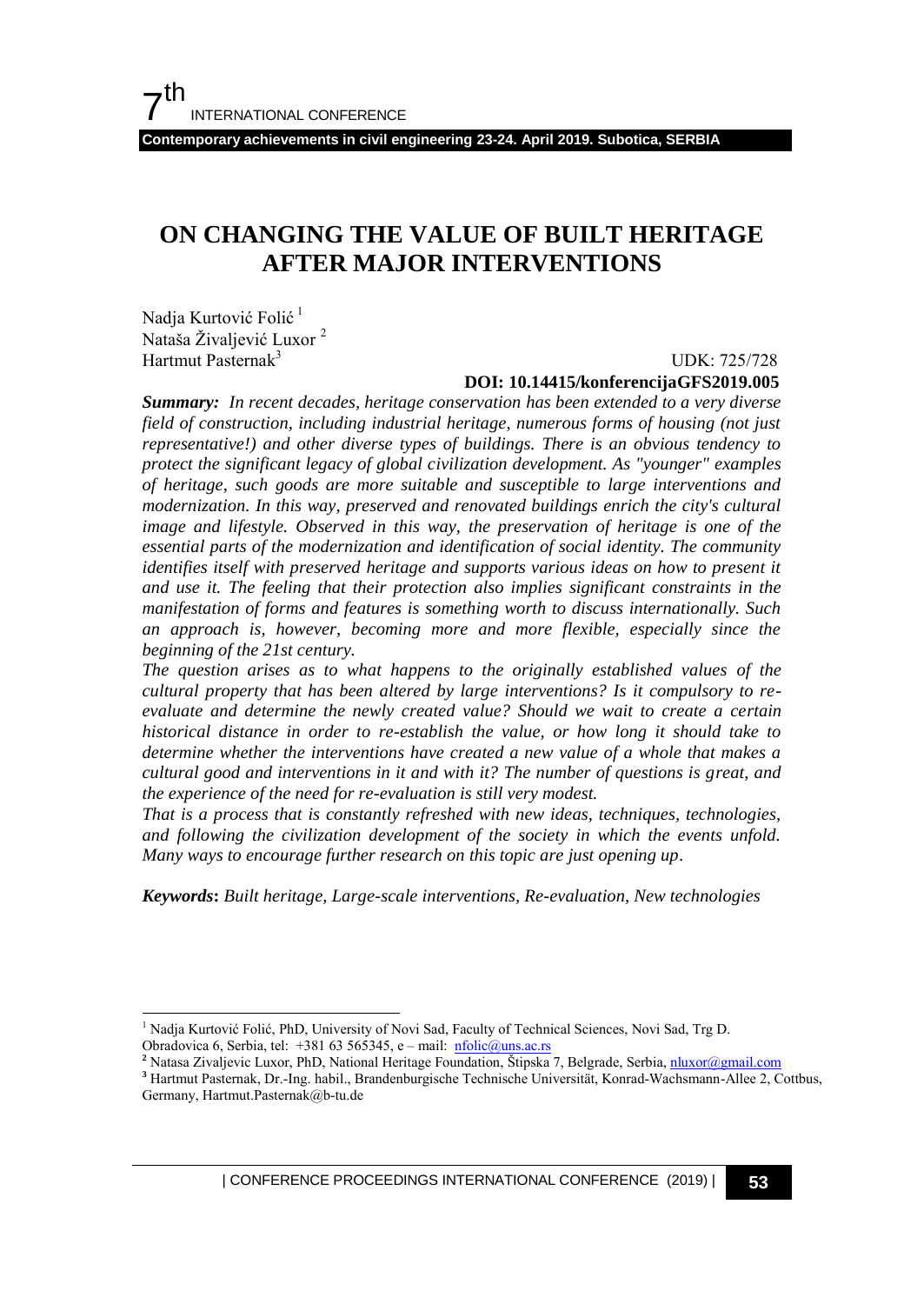7. МЕЂУНАРОДНА КОНФЕРЕНЦИЈА

#### **Савремена достигнућа у грађевинарству 23-24. април 2019. Суботица, СРБИЈА**

### **1. INTRODUCTION**

Principles of evaluation, conservation and presentation of cultural heritage are constantly evolving and adapted to the current attitude towards the heritage in global by a certain society.

Nevertheless, one principle still remains that new does not exclude the old, but needs to include it and modernize it. Thus the spirit of the old one survives. The past is not erased, but remains in constant dialogue with the new one [1]. The old and new tissue co-exist, enabling residents to choose their lifestyle and diversity of interests.

In recent decades, heritage conservation has been extended to a very diverse field of construction, including industrial heritage, numerous forms of housing (not just representative!) And other diverse building types. Obvious is the tendency to protect the significant legacy of "global" civilization development. As "younger" examples of heritage, such immovable goods are more suitable and susceptible to adaptation and modernization.

During the interventions, the type of functions that the architectural heritage is gaining is significantly expanding. The traditional selection of new functions such as museums, galleries, cultural centers, souvenir shops is also overcome and the number and type of new purpose of old structures is very wide. Today, it is no longer surprising that churches are converted into comfortable living quarters or industrial halls in shopping malls, town houses in gym.

In this way, preserved and renovated historic buildings enrich the city's cultural image and lifestyle. It turned out that such a transformed heritage is not only attractive for residents but also for tourists.

Observed in this way, the preservation of heritage is one of the essential parts of the modernization and identification of social identity. The community identifies itself with preserved heritage and supports various ideas on how to present it and use it. Protected wholes of some areas are among the most restrictive parts of spatial, or urban or rural planning policies. The feeling that they protection also implies significant limitations in manifest forms and features of cultural monuments. Such an approach, which stands out as an attitude in numerous international and national documents, is, however, becoming more and more flexible, especially from the beginning of the 21st century [2].

## **2. THE MODERN NEED OF MAJOR INTERVENTIONS AND EXTENSIONS WITHIN THE BUILT HERITAGE**

If the monuments on the World Heritage List are excluded and are not considered, the number of listed buildings in certain areas is rising and more and more all over the world. Listed cultural monuments can most often be functionally converted, but only if this does not compromise the characteristics that are valued and of particular interest, significance or appearance of a building. Changes in buildings, which allow them to gain a new purpose or use, often represent the only way to ensure survival and a sustainable future. Getting the right balance between development requirements for conversion, construction regulations and special needs of cultural monuments is a very demanding task that is solved with the help of numerous specialized expert teams, as well as negotiations between different stakeholders in the venture.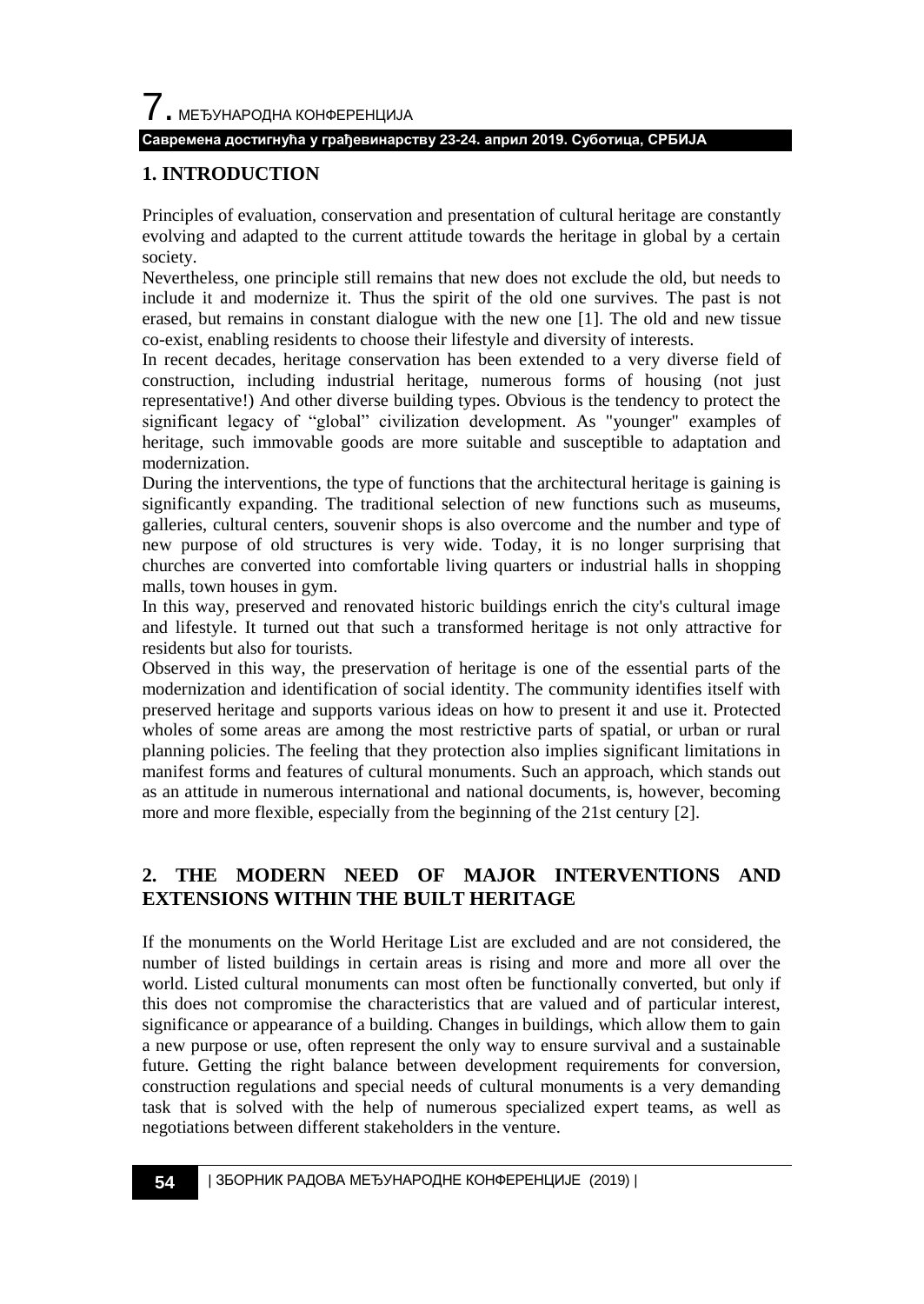# $7<sup>th</sup>$ INTERNATIONAL CONFERENCE

### **Contemporary achievements in civil engineering 23-24. April 2019. Subotica, SERBIA**

In order to balance the architectural and historical values of cultural monuments, including where internal tissue and devices are needed, with the necessary regulatory requirements, it is necessary to understand the way in which the cultural monument is expressed as the general value of the society. In the last decades, there is considerable flexibility in accepting the standard of new functions, but there are still a number of important problems that can make the relationship between protection and new interventions uncertain and unreliable. In addition to the fact that certain buildings are listed as cultural monuments due to their many valuable properties, their duration depends on their economic value by which they participate in social income, that is, they must "earn their hold" in an environment that evolves and changes. Assessing the ability of a building to "earn" for its retention, at the place where it is built, is most often focused on the short-term return of invested capital. The costs of maintaining cultural monuments throughout his entire life cycle to the moment when deciding on his future, a new purpose, are rarely considered [3].

One of the basic differences between new buildings and the conversion of existing cultural monuments is the choice of materials, construction solutions and techniques, which are limited in the case of heritage, while for new buildings this choice is very wide and, most often, limited only by investment costs. When it comes to major changes in the tissue of the cultural monument, often accompanied by volume extensions, each project is unique and applicable only to a particular building, and can not be applied directly to another cultural monument. The decision-making space can be narrowed in relation to the new construction, because the ability to select materials and construction methods is limited to those that are well aligned with the existing tissue. Much of the success or failure of such ventures can be attributed to the initial decision to intervene significantly on the cultural monument, but at each stage of the process, it is necessary to reconsider the effects that these changes on the protected building will have on its already established value, but also on the future financial and cultural values.

Preservation of individual cultural monuments, spatial wholes and ambiences created in the past by gaining a new purpose is necessary for their physical protection and the creation of conditions to play an active role in contemporary social, cultural and economic development and humanization of the environment. One of the reasons is also the provision of hygienic and health conditions for life in a cultural monument, spatial historical wholes or ambiences and their use in accordance with contemporary standards, norms and needs of the life of the inhabitants who use those monuments.

When a decision is made to undertake large-scale interventions on a cultural property, often to provide greater space for an existing or changed function, this involves major changes in the interior of the building, horizontal extensions in some or all directions, and upgrades. All that is being done is done, undoubtedly, cautiously in order to respect the main conservation principles [4]. However, the application of new materials, techniques and technologies significantly changes the characteristics that represented the value due to which something was proclaimed as immovable cultural goods [5].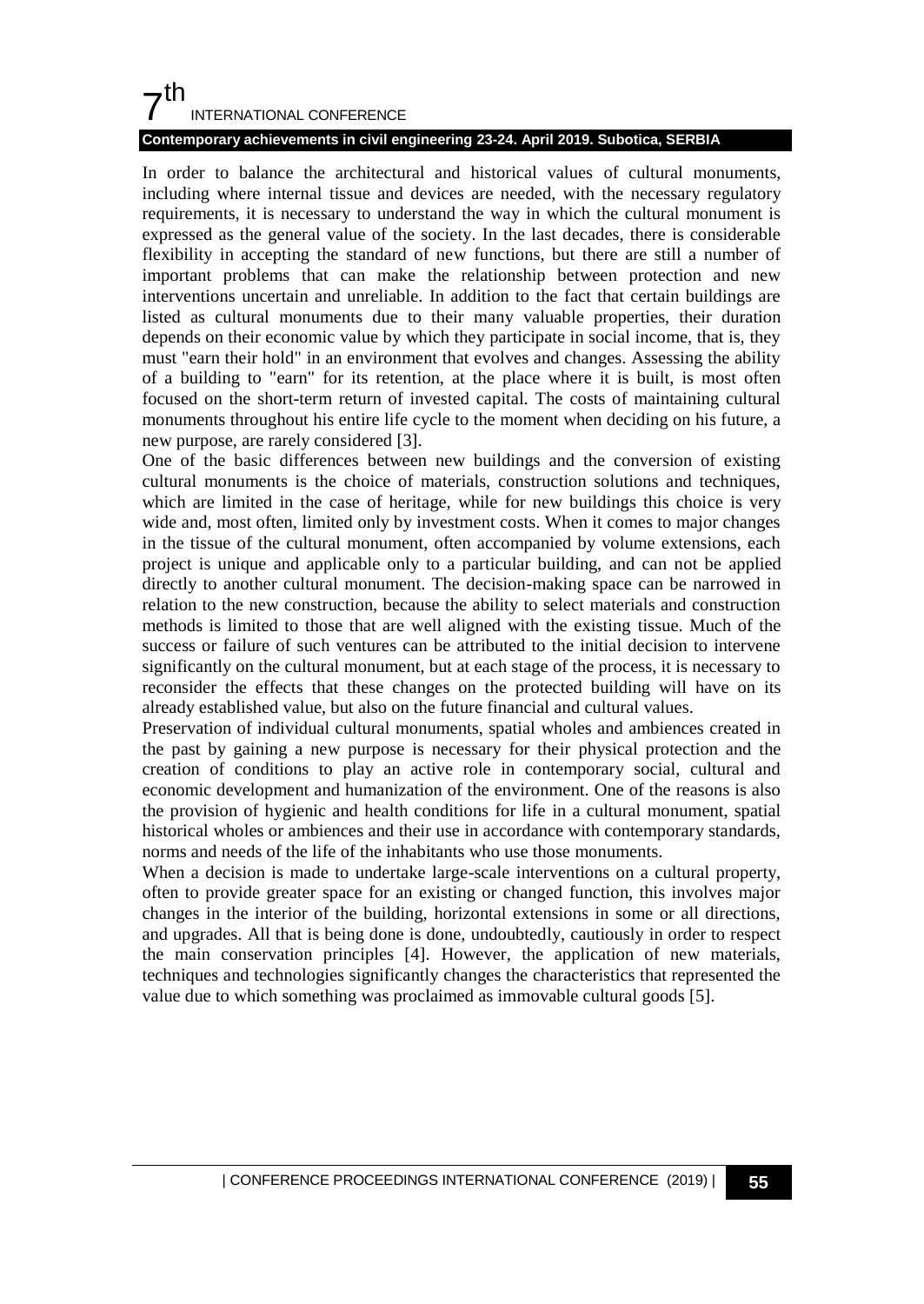### **3. WHAT IS THE MAIN PROBLEM OF BUILT HERITAGE AFTER MAJOR MODERN INTERVENTIONS?**

The main problem, undoubtedly, is the new value that the cultural monument thus changed represents. The question arises as to what happens to the originally established values of a cultural goods that has been altered by large interventions? Is it compulsory to re-evaluate and determine the newly created value? Should one wait to create a certain historical distance in order to re-establish the value, or how long it should take to determine whether the interventions have created a new value of a whole that makes a cultural good and interventions in and along with it? The number of questions is great, and the experience of the need for revaluation is very modest [6] (Figure 1. a and b).





*Figure 1. a Museum de Fundatio with egg-shaped extention as an excess in space by B. Henket architect, Zwolle 2013*. [\(https://www.google.com/search?q=museum+de+fundatie+zwolle+the+netherlands&oq\)](https://www.google.com/search?q=museum+de+fundatie+zwolle+the+netherlands&oq)

b Cultural Memory (Kulturspeicher) with neutral extention by Brueckner and Brueckner, Würcburg 2002. [\(https://www.baunetz-architekten.de/brueckner-und](https://www.baunetz-architekten.de/brueckner-und-brueckner/31411/projekt/171349)[brueckner/31411/projekt/171349\)](https://www.baunetz-architekten.de/brueckner-und-brueckner/31411/projekt/171349)

It seems that there are still no international agreements and decisions on how to treat cultural monuments that have undergone major changes, and others, most often, without their internal structure, and in some cases with an added or reworked exterior. One of the attitudes might be that a partial answer can be found in the way that significant changes have occurred in buildings built through history [7] [8]. Consciousness conservation has undoubtedly evolved over time and today, to a large extent, principles, methods of research, evaluation and conservation, ways of presentation, management and use are established and internationally recognized. Mobility, multiculturalism, globalization are present, in a certain way, throughout the history of people's lives and construction for their needs. They were interpreted, of course, in a different way and they developed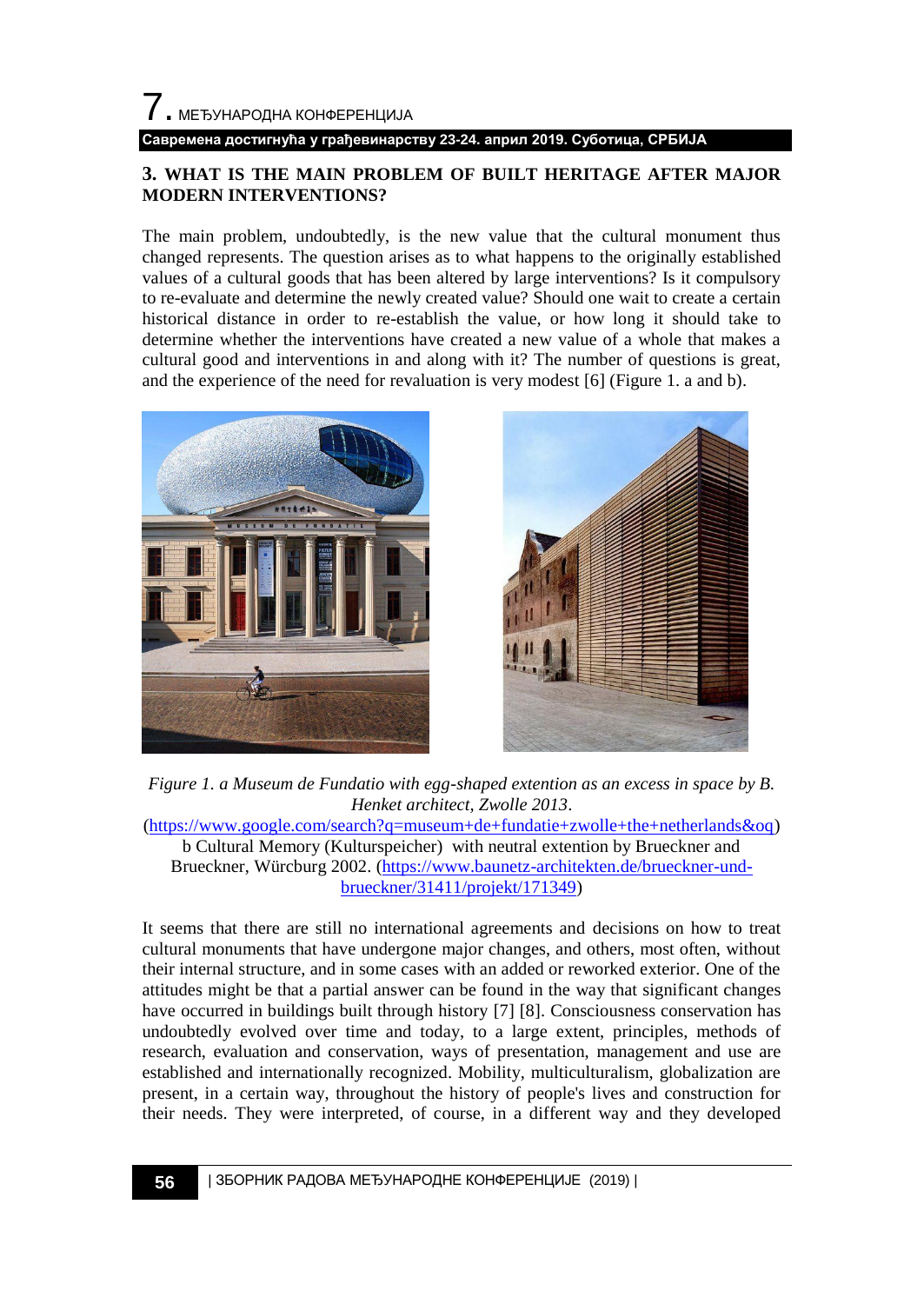# $7<sup>th</sup>$ INTERNATIONAL CONFERENCE

### **Contemporary achievements in civil engineering 23-24. April 2019. Subotica, SERBIA**

much slower than phenomena in time, but they were interconnected [9]. Today, we live in cities, villages, settlements that are the result of a gradual replacement of old buildings with new ones, and the number of interventions on existing buildings, even those declared today as cultural goods, is enormous. These changes in buildings that have been going on for a long time do not seem to work so radically today because they took place when they needed

them, although it is obvious that some changes were made exclusively to keep up with the current stylistic directions and functions . The need for an increase in living space is inherent in people and is completely understandable. There is a different way of doing this, so, therefore, it is not possible to document whether and what criteria were for intervention in buildings and in whole areas.

In recent history, examples are more and more numerous. During the 19th and 20th centuries, the expansion of the interior space, most often with the upgrade, was carried out for several reasons, and the notion of modernization was significantly expanded. Existing structures must continue to function within the city or part of it, but adapted to new spatial relationships.

If one considers very carefully the way in which the buildings were evaluated in those periods, the fact is that most public and residential buildings were proclaimed as worth more in terms of the appearance and impression of their outer shells than the spatial structure or construction. Intervention by upgrading the building means that it works in terms of changing the look and purpose of the elements of the outer surfaces, which together with the volumes and forms of architecture make up one value entity. And theoretically, and practically, it will no longer be the entire organism that was at its time and its long-standing existence, but these new buildings will be breathed new into life, it will be revitalized. In them, therefore, the authentic life of the past no longer takes place, but the new life is evolving and developing in the will and planning of the current society. The new life of existing buildings, however, is largely determined by the value of the past [10].

Investments in maintenance, reconstruction and modernization of cultural goods from year to year are growing and are equally treated with investments in new facilities. The sustainable development policy in cities, mainly oriented towards the construction of new buildings, by expanding the city territory, has changed a lot and is again focused on exploring the possibilities of using the already existing, built areas. This has opened up new possibilities for extensive upgrading and upgrading of existing buildings, and inevitably, there is a lack of agreement in the treatment of the external surfaces of new and older parts of buildings where they intervened, which does not automatically mean that degradation of heritage will realy occur. Examples of such complex interventions on protected entities can be found all over the world [11].

### **4. RE-EVALUATION AFTER RENOVATION AND EXTENSION OF PUBLIC SPACES AND URBAN WHOLES**

Urban planning is, undoubtedly, an important reason for changing the volume of buildings. In certain historical periods of town development, the builders' aspiration to achieve vertical regulation of street fronts was particularly pronounced. The ideal cities of the Renaissance are largely conceived as very tidy units, with objects of the same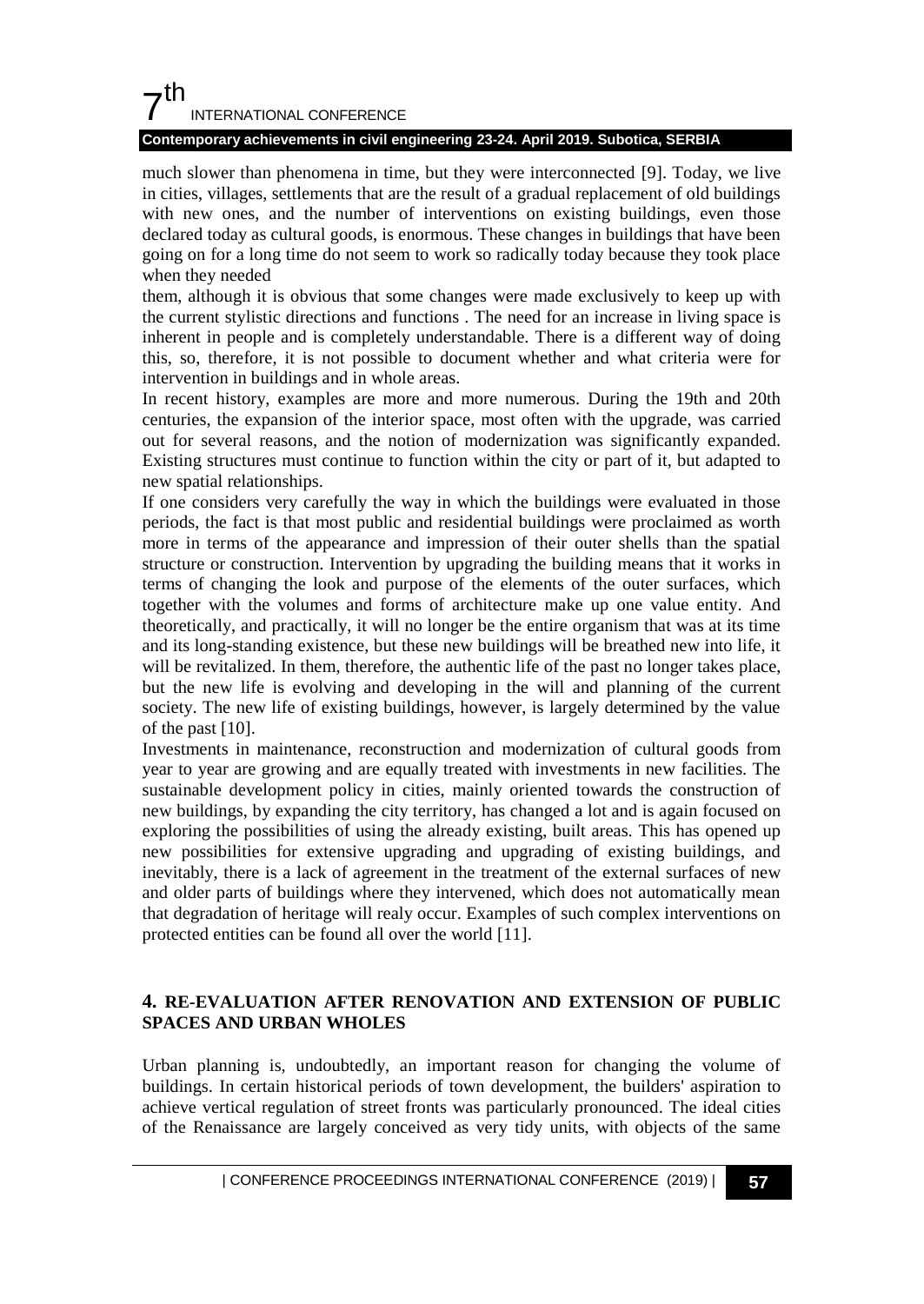# 7. МЕЂУНАРОДНА КОНФЕРЕНЦИЈА

### **Савремена достигнућа у грађевинарству 23-24. април 2019. Суботица, СРБИЈА**

heights, even formally very similarly processed. In practice, this meant that individual, already constructed buildings, mostly medieval, along the streets should be overshadowed to connect with the same height with those built according to the new urban rules. As a rule, such oversized buildings were only given a new envelope with Renaissance features, and their internal spatial organization was kept in the lower floors. Starting from the Renaissance, urban plans have emphasized the correct and uniform horizontal and vertical regulation as one of its main characteristics. All existing buildings, however, could not be removed, so bringing objects to the same height, connecting roof cornice, and often other horizontal divisions, were the backbone of a landscaped city. In such a situation, it was logical that many of the buildings that had been found before implementing such plans experienced an upgrade of one, even more floors, a change in the slope of the roof and a number of other modifications, mainly related to surface decoration and decorating according to the style that was actual at the moment of reaching [12]. Mass upgrades are numerous, especially in cities where there were no drastic urban developments, the demolition of entire neighborhoods, but the plans were gradually implemented

There are only two commentaries here, both from Berlin. The first refers to reconstruction, by the definition of the author of the project, the largest courtyard complex in Germany that has the status of a cultural asset. The Hackesche Hofe complex consists of residential and commercial buildings around eight connected yards, and was built around 1906/1907 predominantly in the Jugend style (and partly in the Historicism). The aim of architects Weiss and Partner was to maintain the overall architecture of the complex, in accordance with the applicable technical regulations and requirements. Around the courtyards, as of blocks, new buildings have been erected or existing ones upgraded so that the vertical regulation is in line. Around the courtyards, some new buildings have been inserted or existing ones upgraded so that vertical regulation remain in line. They also have outward appearance similar to old ones, but in new materials. The rebuilt continent, in which works were completed in 1996, now includes theaters, cinemas, restaurants, offices, workshops, ateliers, shops and 80 apartments, along the underground garage. The complex of the courtyard, which represents a cultural and architectural attraction for tourists and inhabitants of Berlin, has remained on the list of protected cultural goods after these extensive interventions in which there is little left from spatial organization, original material and construction (Figure.2. a and b).

As part of the intensive renovation and construction of Berlin, a huge complex of former livestock markets and remisers was also protected as a cultural good. The three market halls where the cattle were once guarded and sold (built between 1895 and 1902) went under remodeling and were rearranged to create a modern industrial park. The renovated halls now have 20 rooms (offices) for renting and are equipped with modern equipment and communication technology. Depending on their location, they can be used for various purposes, for offices, workshops or sales. Within the modernization of this complex, on the area that was being issued, a very modern building, with completely different architecture and special climatic conditions was built. It contains an archive of Heinrich Boell Foundation. The "Green Memory", bearing the name associated with new ecological streams in architecture, has walls through which a special ventilation system and cooling pass. The designers of this building were E24 Architekten from Zürich. During remodeling, and prior to major interventions on existing buildings of stockyard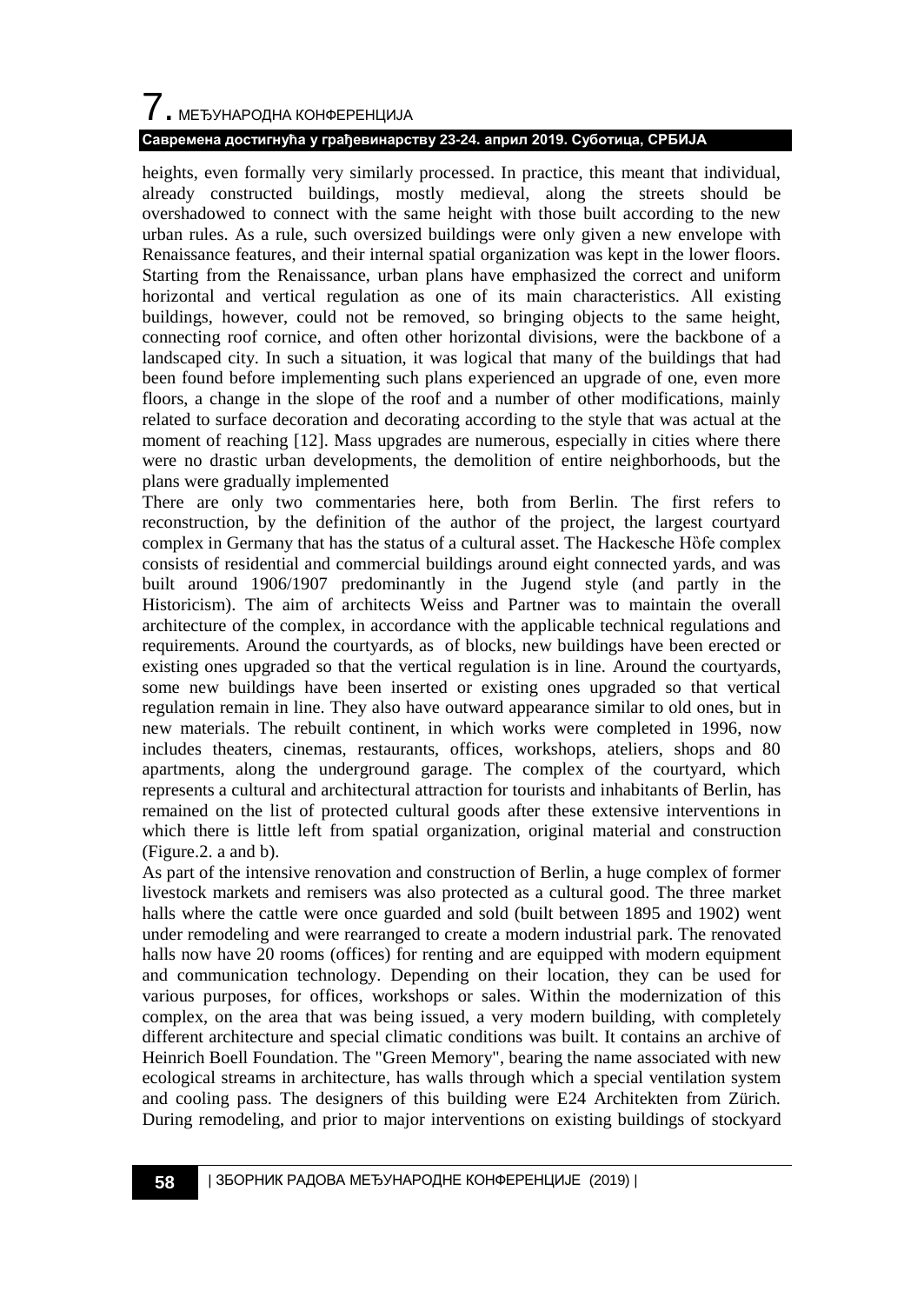# $7<sup>th</sup>$ INTERNATIONAL CONFERENCE

### **Contemporary achievements in civil engineering 23-24. April 2019. Subotica, SERBIA**

and extensions by raising new buildings, measures were prescribed for the preservation of certain value characteristics that architect Bernhard Leisering had to take into account (Figure. 3. a and b). And this complex has remained a listed cultural good and, as far as it is known, it has not been subject to re-valuation.

Similar examples of large urban areas with buildings whose purposes are no longer suitable for urban centers could be find in all countries. Within such protected areas, the buildings have a different architectural value. Therefore, it is necessary to do a whole series of research, analysis and offer a series of scenarios, so that interventions and extensions on buildings and rearengement of urban spaces will be harmonized and added, by not erased the value of the existing one.



*Figure 2a and b. The layout of the interconecred courtyards of Hackesche Hȍfe in Berlin and street facades with new wing (photo Manfred Bruckels -www.berlinstadtservice.de/) Fig. 3 a and b. Model of the redeloping plan of the stockyard and Green memory archive building of Heinrich Boell Foundation /with old buildings on left/ in Berlin (http://www.gtb-berlin.de/en/projects/listed-buildings/heinrich-boell/) [\(https://en.kusch.com/references/auditorium/heinrich-boell-stiftung-e-v-berlin-germany\)](https://en.kusch.com/references/auditorium/heinrich-boell-stiftung-e-v-berlin-germany)*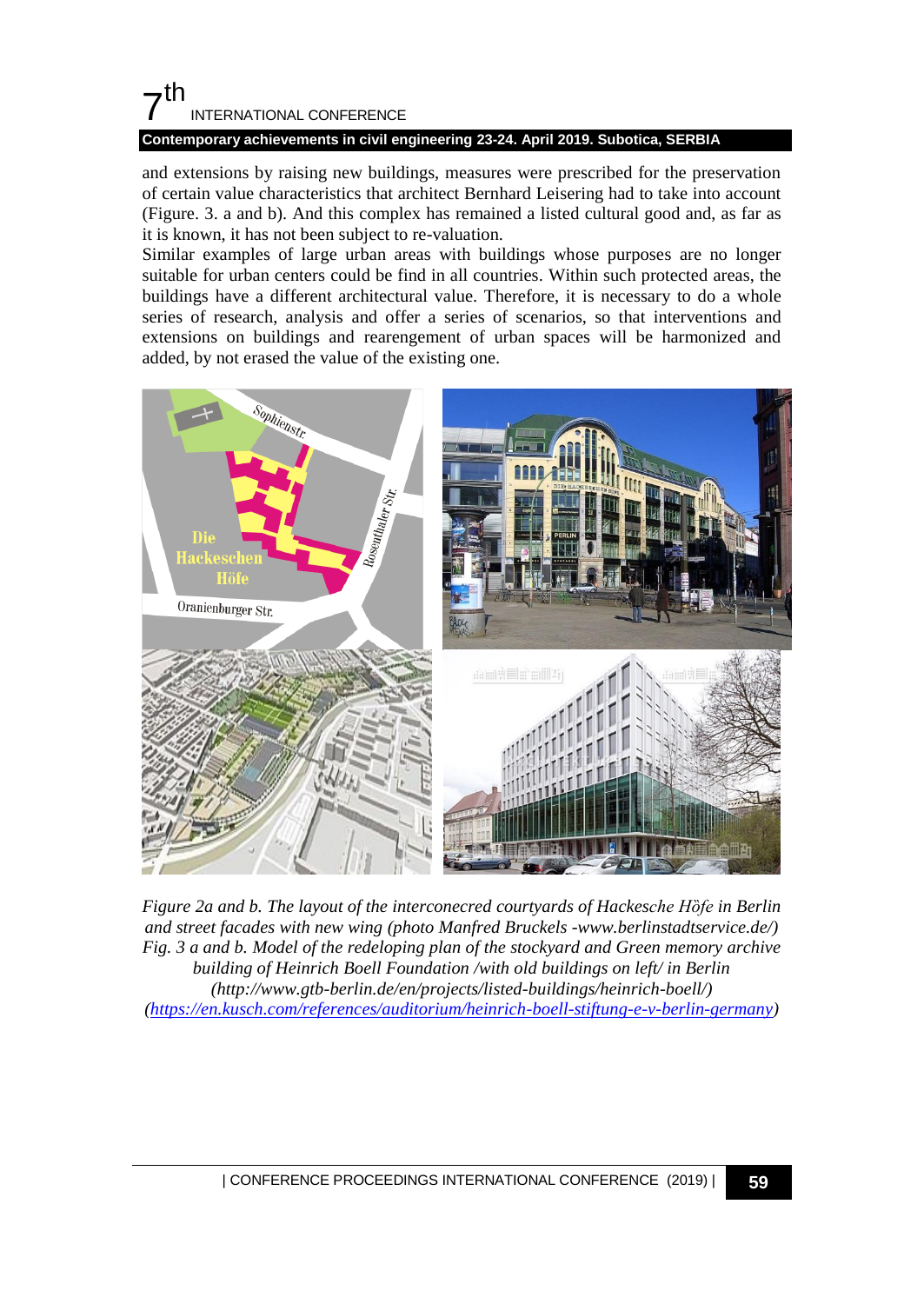#### **Савремена достигнућа у грађевинарству 23-24. април 2019. Суботица, СРБИЈА**

### **5. ARE CREATIVE EXTENSIONS CONTRIBUTING TO THE VALUE OF THE BUILT HERITAGE?**

The re-evaluation of individual cultural monuments is not legally regulated in most states, even those with a very long history of legal protection. By reviewing and analyzing the registers of listed architectural goods of several European countries, it was concluded that the status of cultural goods did not change after extensive, sometimes exaggerated interventions and reconstruction [13] [14] [15]. It might even be noted that the topic of re-evaluation has less theoretical debate than the critical analysis of successful or unsuccessful realizations.

The development of structures in space can not be frozen in time, in spite of the very often unperturbed conservation approach, but continual development must be permitted [16]. There is no room here for presenting and commenting on numerous other examples of individual buildings in which the means of accessing large-scale interventions range from a wide range of replicas, imitations, associations, restrained creative activities to extreme excesses in space. In residential buildings, space for a more comfortable life is required in upgrades for modern needs (elevators, balconies, fire stairs, etc.). Medieval churches turn into luxurious housing, libraries, hospitals. In hospitals built in the first half of the 20th century, the conventional treatment of patiens is now changing and this requires certain interior renovations, and in some cases new extentions with very specific and noble intentions are added. One of the important example is the project "Kinderstad" in Amsterdam.The goal of "Kinderstad" is to extract the sick child, its family and friends from the unpleasant surrounding of a hospital and to enable an encounter in a much better atmosphere. This new specialised type of health care for sick children gives the visitors the chance to forget for a moment that the child is sick and to facilitate the normal development of the young patients (between 4 and 18 years old) despite the treatments; it has a positive influence on the patients' recovery. "Kinderstad" is attached to the children's ward on the 9th floor in the old eastern wing of the Medical Centre of Amsterdam Free University (VU Amsterdam). (Figure 4. a and b)



*Figure 4. a. and b. Kinderstad in Amsterdam – roof extension and enterior of the new floor for sick children [\(https://www.google.com/search?q=kinderstad+vu+amsterdam&source\)](https://www.google.com/search?q=kinderstad+vu+amsterdam&source)*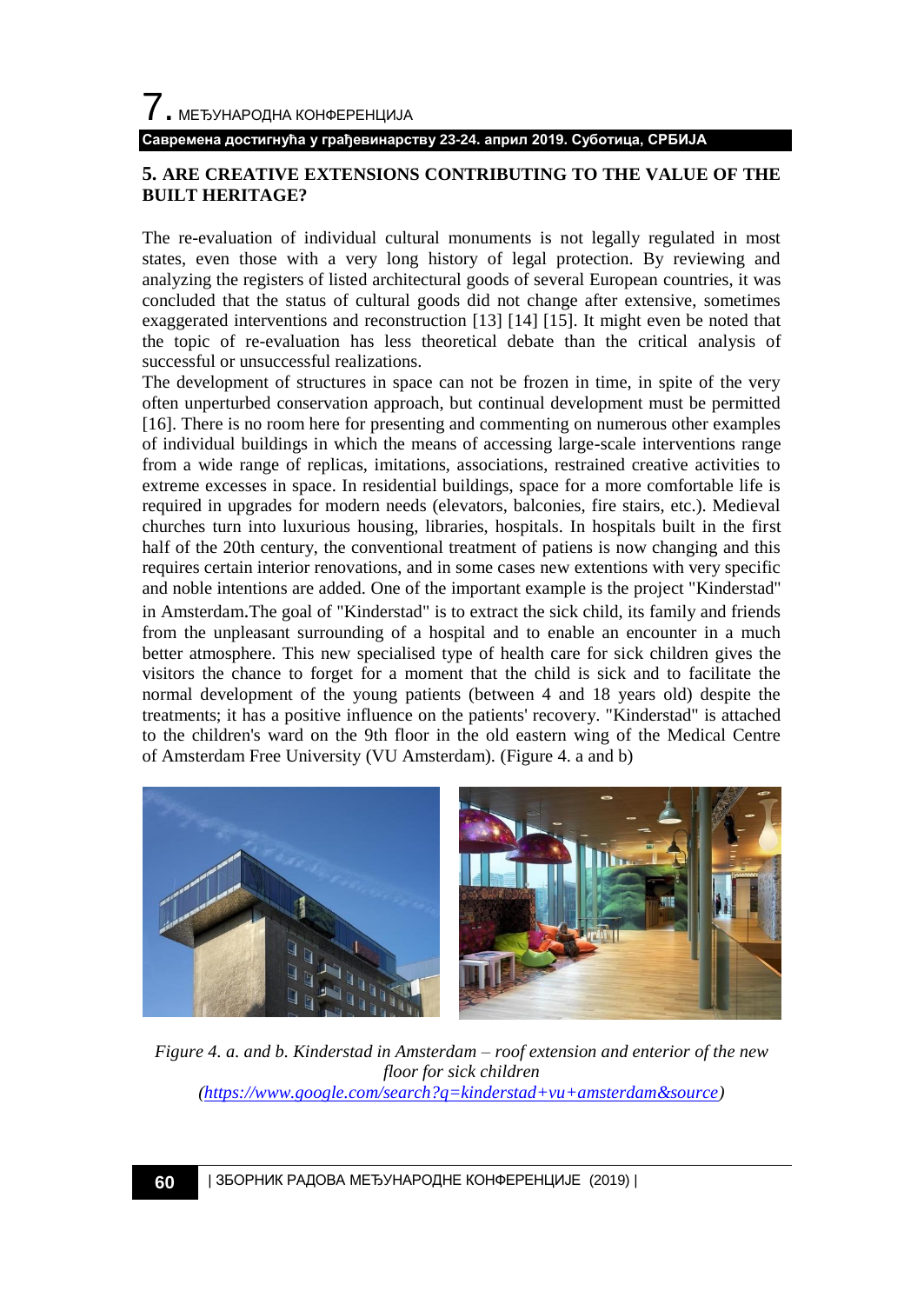## $7<sup>th</sup>$ INTERNATIONAL CONFERENCE **Contemporary achievements in civil engineering 23-24. April 2019. Subotica, SERBIA**

In industrial complexes, most often, cultural activities are being stored. In the United States, the phenomenon of revamped industrial buildings began some decades ago, when the new middle-class became tired of suburban life and started to move back to the city centres. Looking for attractive residential areas whole factories, warehouses. old electric power stations, gas stations, water towers, are intensively transformed into luxury apartments. In most cases, it is necessary to replace certain façade walls with large glass surfaces, add certain parts that are necessary for full comfort, such as terraces with swimming pools and greenery, private panoramic elevators, etc ... 'Loft living' became the new lifestyle and a successful real-estate product. Today, this is happening all around the world (Figure 5. a and b).





*Figure 5. a and b. Clere Street Penthouse by Tonkin Liu, over warehouse building in London, 2008, fron and rear facades [\(http://www.contemporist.com/clere-street](http://www.contemporist.com/clere-street-penthouse-by-tonkin-liu/)[penthouse-by-tonkin-liu/\)](http://www.contemporist.com/clere-street-penthouse-by-tonkin-liu/)*



*Figure 6. a and b"Støperiet" housing blocks over the listed Iron Foundry building in Bergen.*

*[\(https://linkarkitektur.com/en/Projects/Stoperiet-The-iron-Foundry\)](https://linkarkitektur.com/en/Projects/Stoperiet-The-iron-Foundry) The extension to the Royal Ontario Museum (ROM), now named the Michael Lee-Chin Crystal in Toronto by D. Libeskind, 2007. (https://libeskind.com/work/royal-ontariomuseum/)*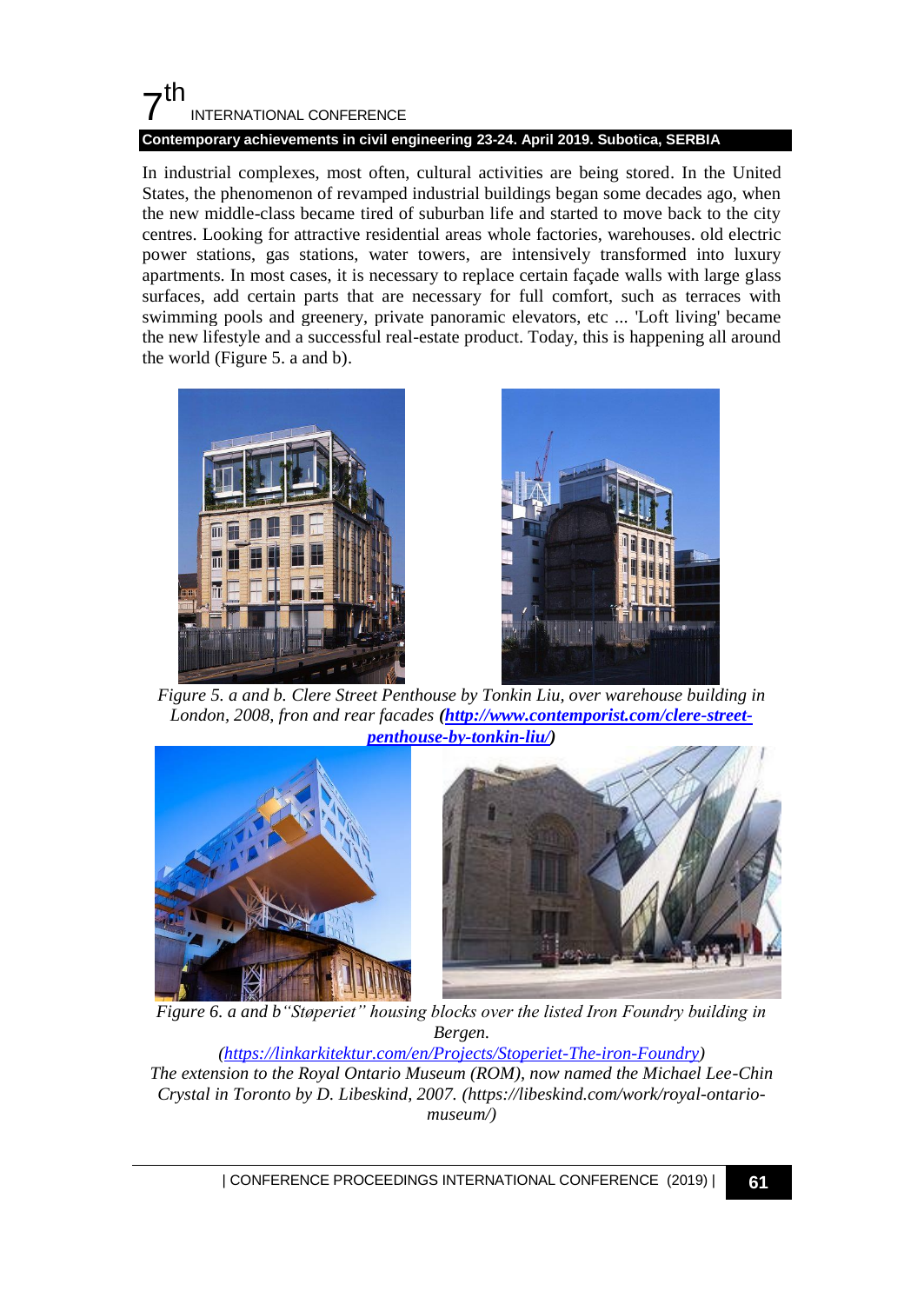# $\overline{I}$ . МЕЂУНАРОДНА КОНФЕРЕНЦИЈА **Савремена достигнућа у грађевинарству 23-24. април 2019. Суботица, СРБИЈА**

The objective is clear: to emphasize the imposing historical building by adding a new layer to the landmark, a fashion statement in the form of a complex building overlooking the city. More and more designers and conservators together decide that old-new combined structure does not try to blend in or to hide its modern extention appearance. They threated this approach as a fitting apotheosis for what was, until recently, a heap of crumbling structure (Figure 6. A and b).

# **6. CONCLUDING REMARKS**

Great interventions on the architectural heritage are criticized by many interested, but this can also be interpreted as a certain fear of challenges, as there is a dilemma about the inevitable decision-making of the present generation for future generations of what should be valued as important. This is an almost impossible task, because it is impossible to know whether the generations in the future will even consider the heritage as important.

In order to open a discussion on the subject of revaluation of cultural goods, where extensive interventions and extensions were carried out, examples were drawn from which it can be concluded that such large undertakings entered consciously and with the obvious consent of the institutions that decide on the values of the architectural heritage. Experiences are different, somewhere large changes are accepted immediately and with approval, somewhere they are accepted after a certain time, but nowhere in the public that has more or less violently reacted did not raise the issue of legalized revaluation. Criticism and praise seemed to have not been officially re-evaluated in the institutions that were responsible for the newly created combined structures. When these cases are analyzed in depth, there is, however, one link that connects them. It can be painful for many conservatories, but the fact is that in such bold actions, there were exceptionally talented architects who are not conservators by definition, who put their creativity on trial and exposed the court to the public. Undoubtedly, they followed the basic conditions and principles of conservation, but, like their predecessors from history, they treated architecture as a process that is constantly refreshed with new ideas, techniques, technologies, and following the civilization development of the society in which the events unfold. Many ways to encourage further research on this topic are just opening up.

## **Acknowledgement**

The paper is the contribution to the scientific project T36042 . Optimization of urban and architectural planning and designing in the function of sustainable development of Serbia" supported by the Ministry of Education, Science and Technological Development of Republic of Serbia.

## **REFERENCES**

[1] Kurtovic Folic, N**.** Zivaljevic-Luxor, N.: "The Dialogue of Built Heritage with Itself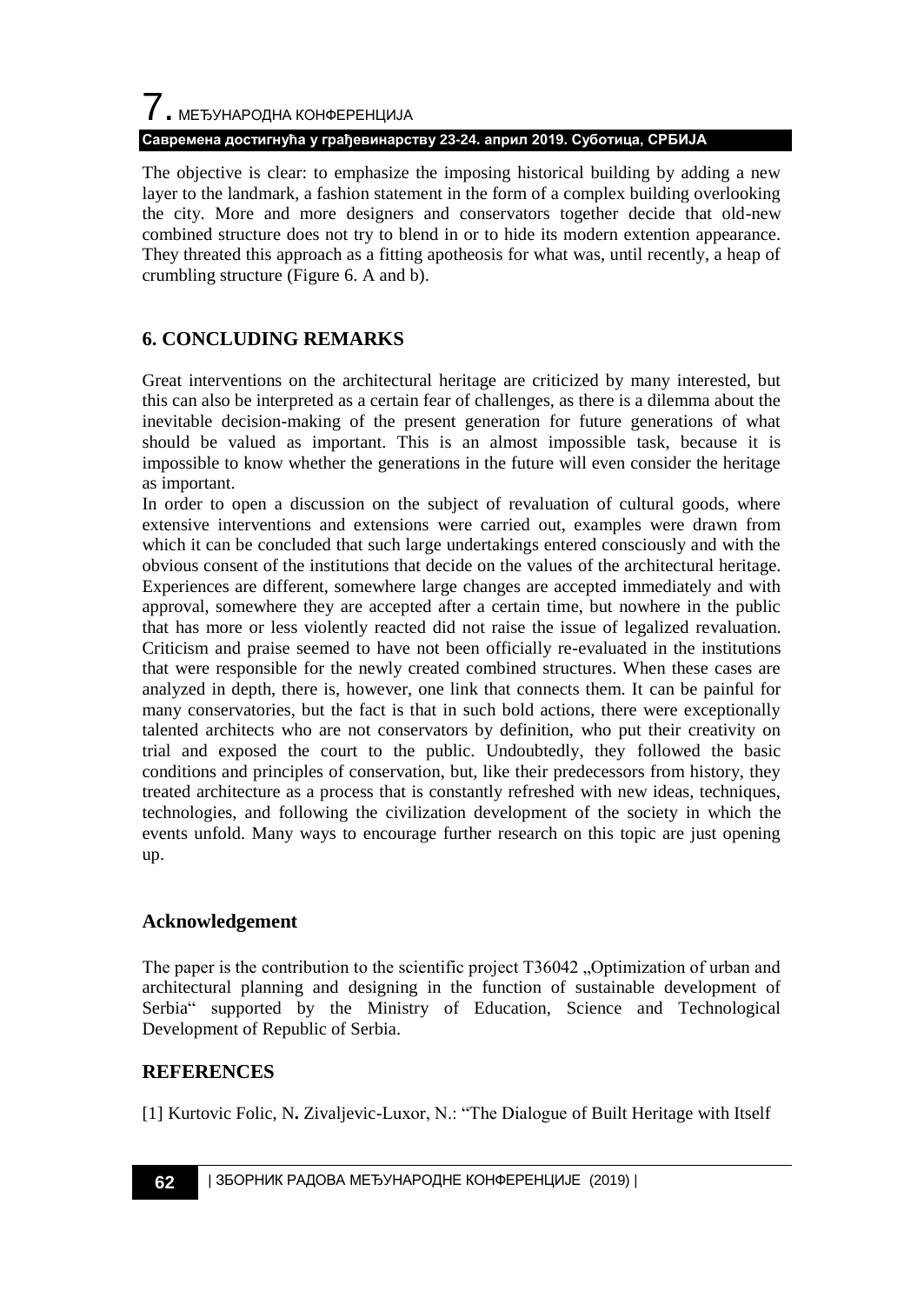# 7 th

INTERNATIONAL CONFERENCE

#### **Contemporary achievements in civil engineering 23-24. April 2019. Subotica, SERBIA**

An Ongoing Process", Proceedings of *International Conference "Contemporary Achievements in Civil Engineering*", (Besevic, M, ed.), 24 April 2015, Subotica, Faculty of Civil Engineering, pp. 859-858.

- [2] Holforf, C:. Averting loss aversion in cultural heritage, *International Journal of Heritage Studies*, Vol. 21, 2015/4, Issue 4: Heritage Erasure, pp. 405-421.
- [3] Mickaityte, A. Zavadskas, E., Kaklauskas, A, Tupenaite, L.: The concept model ofsustainable buildings refurbishment, *International Journal of Strategic Property Management*, 12:1, 2008, pp.53-68.

[4] Giove, S, Rovato, P, Beil, M. An Application of Multicriteria Decision Making to Built

 Heritage: The redeveloment of Venice Arsenal, *Journal of Multicriteria Decision Analysis*, vol. 17-3, 2011, pp. 85-99.

[5] Torraca, G. *Lectures on Materials Science for Architectural Conservation*, Los Angeles, The Getty Conservation Institute, 2009.

[6] Yücer, H.: *An Evaluation of Interventions in Architectural Conservation: New exterior*

 *additions to Historic Buildings*, Graduate School of Engineering and Sciences of Izmir

Institute of Technology, 2005 (doctoral dissertation)

- [7] Bribio, E. *The Duomo: Art-Faith-History of the Cathedral of Milan*, Fabrica del Duomo di Milano, 2003.
- [8] Ackerman, Ј.С. *The Architecture of Michelangelo*, Chicago, The University of Chicago Press,  $2<sup>nd</sup>$  edition, 1986. pp.175-197
- [9] Déom, C, Thiffault, M-A.: Thoughts Towards a New Definition of Heritage, *The Historic Environment*, Vol.4, No 1, April 2013, Leeds, Maney Publishing, pp. 62-74.
- [10] *New Uses for Heritage Places, Guidelines for the Adaptation of Historic Buildings and Sites*, Heritage Council of New South Wales, Australia, 2008.
- [11] Buriatis, E.: Urban-Spatial Development and Built Heritage, The Case study of Greece. Proceedings of 48<sup>th</sup> ISOCARP Congress "Fast Forward: Planning in a *(hyper)*

 *dinamic urban context"*, September 10-13, Perm, 2012, CD pp.1-8.

- [12] Kurtović Folić, N, Zaštita postojećeg graditeljskog fonda dogradnjom, *Tematski zbornik Unapređenje i razvoj stanovanja* (M.Ralević i N.Folić, ur.), Arhitektonika 10, Beograd, Arhitektonski fakultet, 1996, str.175-186. (in Serbian)
- [13] Denmark: [https://issuu.com/realdania.dk/docs/the\\_value\\_of\\_the\\_built\\_heritage](https://issuu.com/realdania.dk/docs/the_value_of_the_built_heritage) (download October 2018)
- [14]Swiss:Inventarhttps://web.archive.org/web/20090501142322/http://www.bevoelker ngsschutz.admin.ch/internet/bs/de/home/themen/kgs/kgs\_inventar.html (download October 2018)
- [15]Great Britain:<https://www.cityoflondon.gov.uk/services/environment-and> planning/planning/heritage-and-design/listed-buildings/Pages/ (download October 2018)

[16] Jokilehto, J. *A History of Architectural Conservation*, Butterworth-Heinemann Series

in Conservation and Museology, 1999.  $(2<sup>nd</sup>$  edition Routledge, 2017)